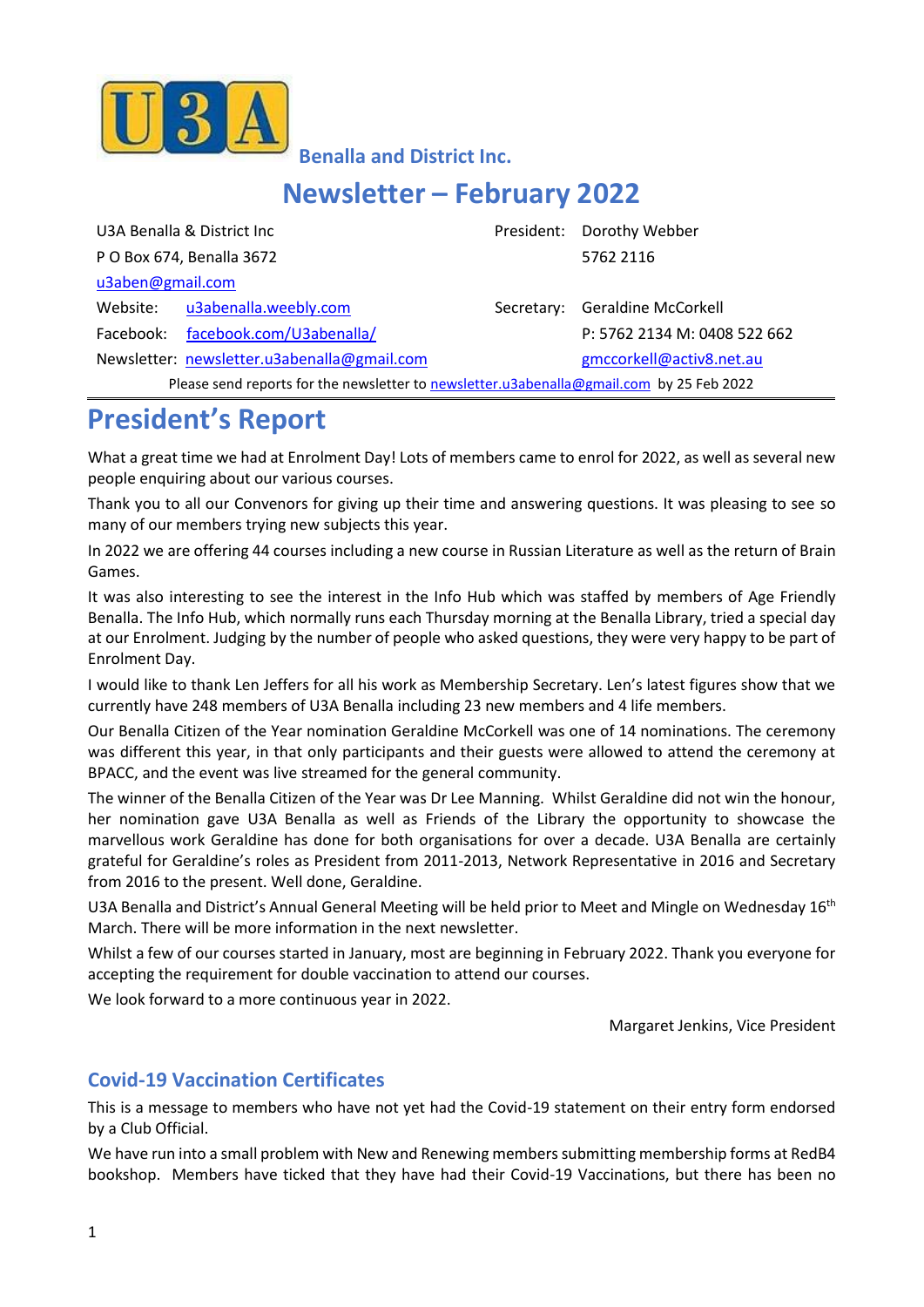option for members to have their Covid-19 vaccination certificate sighted and certified by a Club Official (Convenor or Committee Member) at the bookshop.

**To overcome this please take a copy of your Covid-19 certificate to the first session of each of your classes and have your Convenor mark a "YES" on the subject roll.**

This problem has only occurred to about 15 existing or new members.

Thanks for your cooperation.

Len Jeffers, Membership Officer

# **Enrolment Day**

#### **Gallery - 2022**



To see more enrolment day photographs, go to <https://u3abenalla.weebly.com/news/enrolment-day-wednesday-12-january-2022-in-pictures>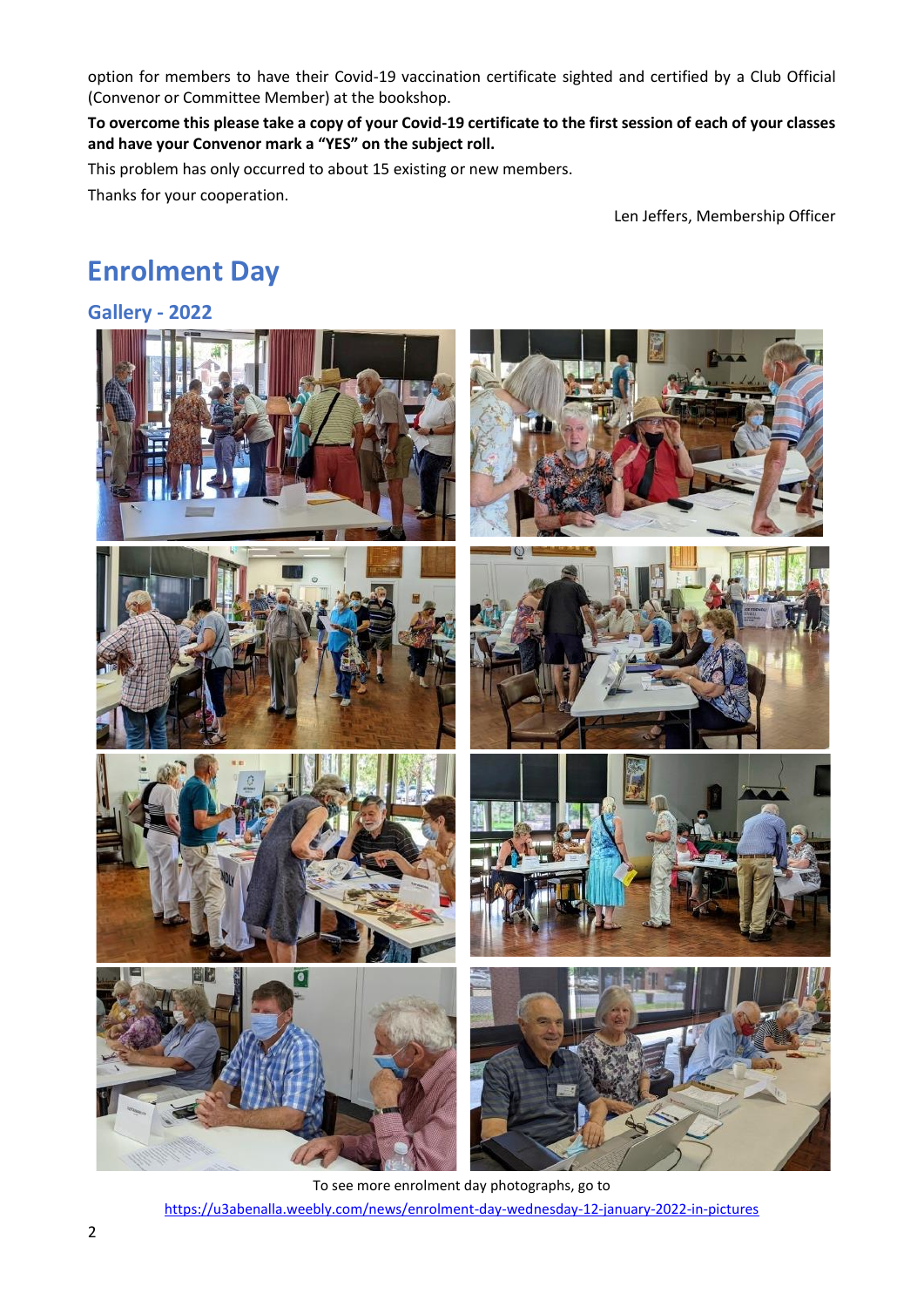### **Age Friendly Benalla's 'Age Well in Benalla Info Hub'**

An Age Friendly community is one that is good for everyone. By creating a community where older people can live safe, purposeful and healthy lives – in mind and body – we are creating a community where everyone, no matter their age, benefits.

Benalla Rural City, along with most places in the world, has an increasing proportion of its population over 55 years of age and living for much longer and can be supported to remain active, valued and as healthy as possible - in other words, to age well.

An Age Friendly Benalla will be a place where the community - including all its residents, its businesses, all levels of government and organisations mindfully work together to address the challenges and opportunities of ageing well in a rural setting.

One of the Committees of Age Friendly Benalla is the **Age Well in Benalla Info Hub** which is available in the Benalla Library every Thursday morning from 9.30am to 12.30pm. It is a friendly referral service for older people to come for a chat if they have a concern about accessing information to make their lives easier. The Hub looks at linking people to services and facilitating information. It is a community volunteer group.

At the recent U3A enrolment day volunteers from this group set up a table in the Seniors room to promote this service to the Community. It was a great opportunity to promote the info hub and provide guidance to older people in our community. For example, the info hub was able to advise 15 people on the day about the \$250 energy rebate that is currently available and assist with how they can apply for this. The info hub also received a couple of enquiries regarding home assistance, held conversations regarding council exiting out of the Aged & Disability Services and also received interest from a member of the community wishing to join the Age Friendly Benalla Reference Group.





Heather Wallace

# **Group Reports**

#### **A Different View of German History**

The final session of last year's 'A Different View of German History' course will be held on Friday 18 February at 2pm when we will concentrate on the German Democratic Republic. Or, as it was also called, East Germany. I would like to invite members who have an interest in this topic but did not attend last year to join us on Friday 18 February at 2pm in the U3A meeting room. The session will include a slide presentation of photographs of East Berlin in 1970 which may be of interest.

Neville Gibb

#### **A Taste of Art**

2nd & 4th Wednesday 1:30 pm to 4:30 pm. Broken River Painters, Barc Hut #11 - 9<sup>th</sup> & 23<sup>rd</sup> February.

Carol Perry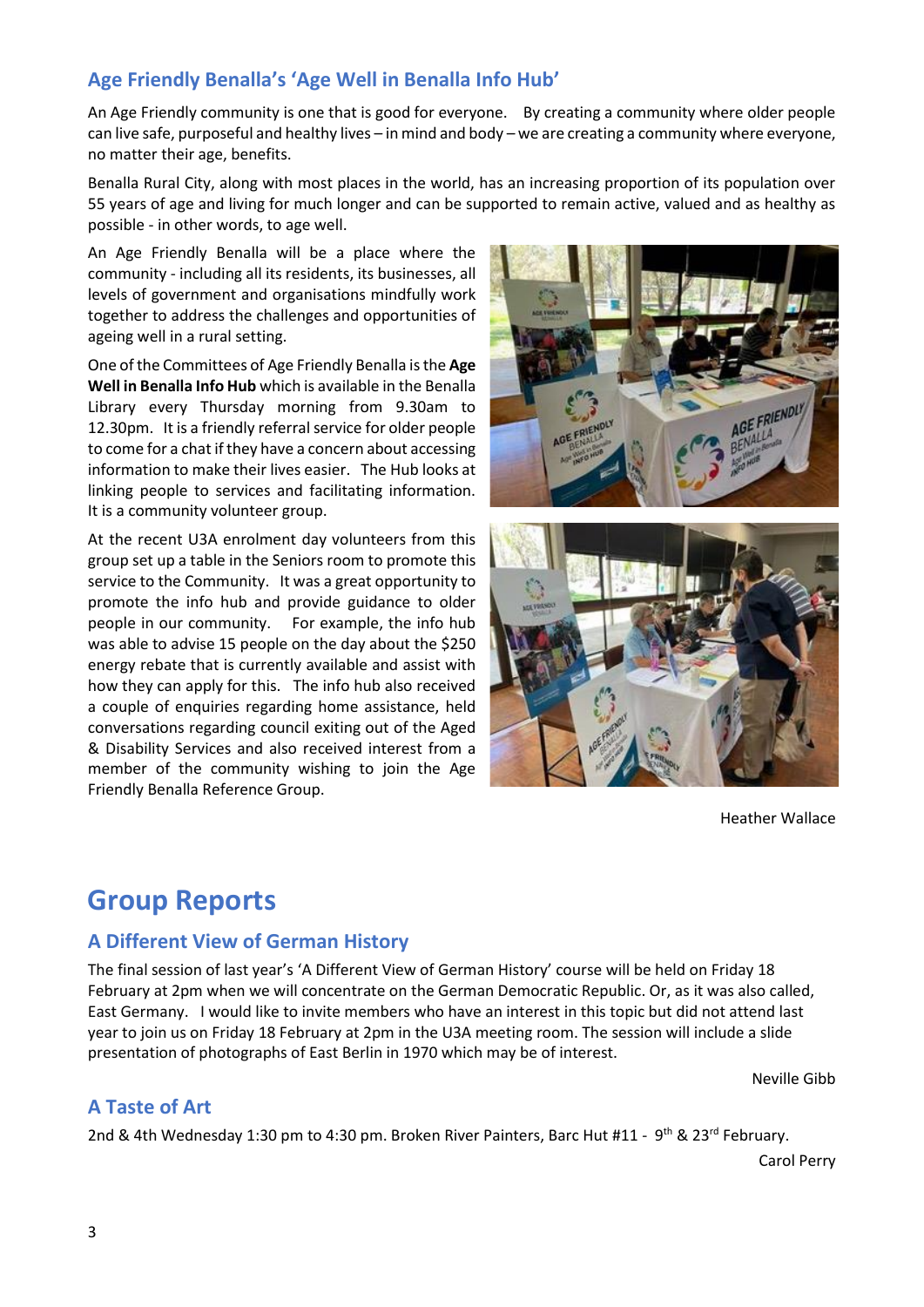### **Armchair History – Tudors**

Armchair History is resuming at the Seniors Community Centre in 2022, with the full course 'The Tudors' being offered again. It returns in new timetable slots - the **2nd Monday** and the **4th Thursday** from 10 am to 12 noon, with our first sessions on the 14<sup>th</sup> and 24<sup>th</sup> February. We'll need to set up our diaries carefully!

Terry Case

#### **Armchair Traveller**

Coming into the new year I have been able to organise programs for the first Semester.

Feb 1st meeting will see an interesting and informative presentation, by Alan Monger, of the wildlife which is abundant in the Galapagos Islands in the mid Pacific.

March 1st meeting will be presented by Brian Vial showing his 2010 Expedition Cruise to ten different coastal locations in P.N.G. This will embrace a vision of the Rabaul volcanoes; The river village of Watom; Madang; the geysers of Ferguson Island; Tifi fjords;and much, much, more.

April 5th meeting. Bill Parris will be in charge and take us through more of his extensive travels.

May 3rd meeting. David Palmer will take us for a stroll around Southern France.

May 9th is my 90th birthday and maybe…just maybe??? there is somebody prepared to carry on as Convenor. We'll see!

Ray O'Shannessy

#### **Art Appreciation**

The 'First Monday' session at the Benalla Art Gallery on 7<sup>th</sup> February from 10 to 11 am includes a screening of Anna White's recent film project, *In my father's garden*, and the opportunity to hear Anna speak about her multidisciplinary art practice.

"Speaking about *In my father's garden*, White says, "In May and June 2020 I spent time with my 87 year old father in his garden in the Strathbogie ranges in Victoria. This video captures this time. It represents the culmination of a lifelong relationship with my father and with his garden, that has been an inspiration for my artistic practice." *In my father's garden* is …a self-taught piece resulting from a City of Melbourne COVID-19 Quick Response Grant… It is a poetic exploration of family, human connection, the impacts of COVID-19, creative expression, lifelong learning, and a love of gardens, and as such bridges the themes of Benalla's most recent Collection exhibitions, *Re-gathering* and *Re-generation*." Benalla Art Gallery Website

**Registration:** T 03 5760 2619 or [gallery@benalla.vic.gov.au](mailto:gallery@benalla.vic.gov.au) **Cost:** \$2

Join us after the session for coffee at the Gallery's Munro and Sargeant café.

Neville Gibb

### **'As Time Goes By' – Memoir Writing**

We are looking forward to hearing memories from returning members on one of three topics set for the holiday period on our return on Monday 28 February at 2 pm -

**#1 One Moment, This Year** Looking back on 2021, what single moment stands out for you? Whether it be loss, love, discovery or disappointment, share your unforgettable moment.

**#2 A Memoir -** 'Head for your bookshelf, the library or an online book-store to retrieve a memoir, preferably one which has meant something to you. When did it enter your life? How did it then, or does it now, relate to your life story?' (If you would like a more detailed framework to write your memoir review, check out ['A](https://u3abenalla.weebly.com/uploads/3/9/6/1/39611571/22_atgb_memoir_of_importance_to_me_framework_suggestion.pdf)  [Memoir which has meant something to me'](https://u3abenalla.weebly.com/uploads/3/9/6/1/39611571/22_atgb_memoir_of_importance_to_me_framework_suggestion.pdf) from the ATGB web page.)

**#3 'I Was There'…** Have you experienced a significant news, historical or cultural event first-hand? Share your personal piece of history in 500 words.

New members are encouraged to bring along a story, either **'I Was There'** (#3 above) or **'New in Town'**, a great topic to share to introduce yourself if you are relatively new to Benalla. The brief '*Have you ever been the new person in town? Or did someone else's arrival have a profound impact on you? Share your story in 500 words'.* However, it's fine to 'pass' and enjoy the stories shared by others.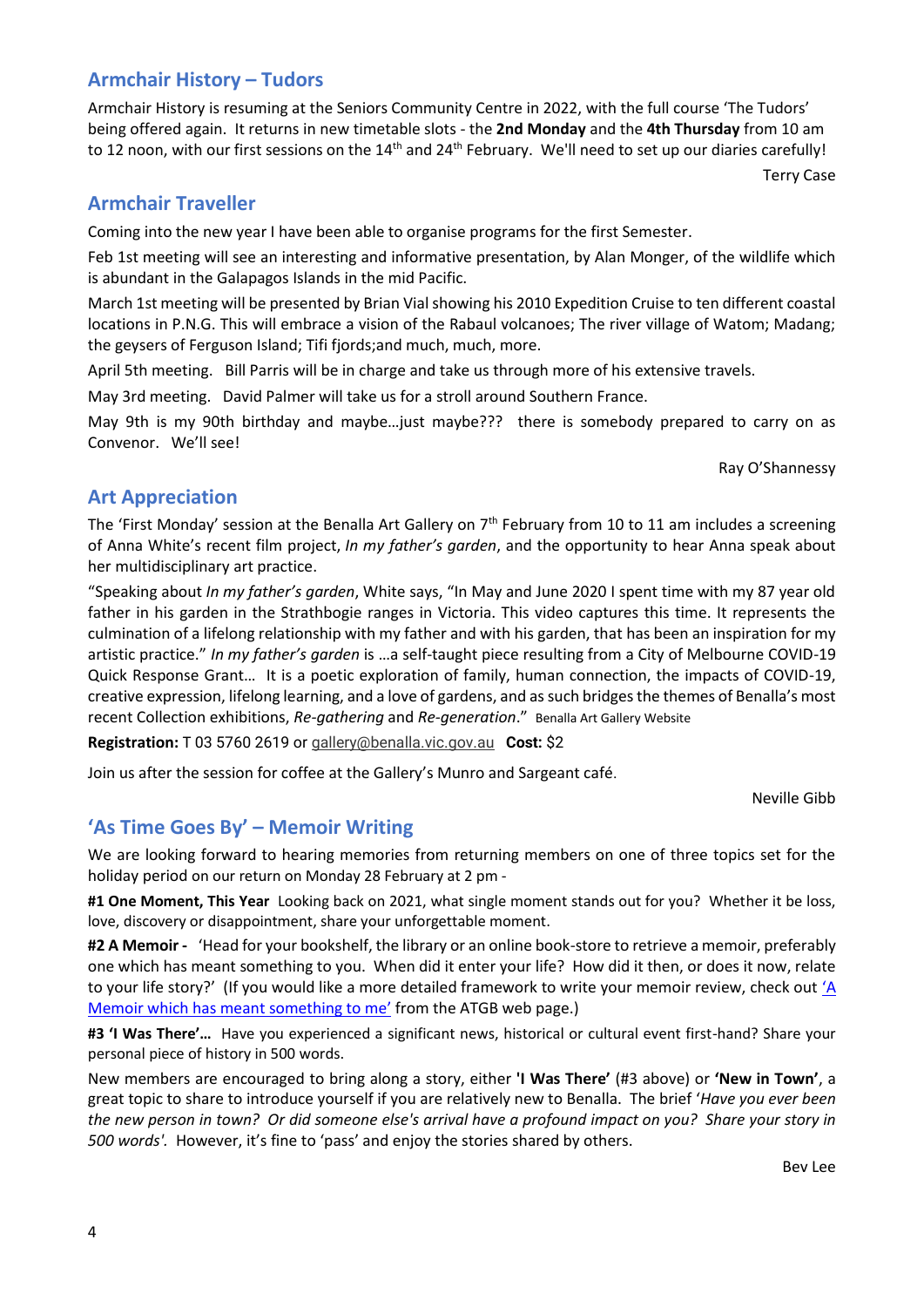#### **Be Connected**

#### **Tuesday 8 February is Safer Internet Day – 'Play It Fair Online'**

*Safer Internet Day – 'Play It Fair Online'*, is a time to consider 'best practice' in internet safety in terms of our own online presence as well as protecting ourselves from online scares. The 'Safety First' online topic resources on Be Connected will continue to be drawn upon in 2022 and we will continue to regularly raise the issue of protection against scams—a topic at a Meet and Mingle presentation last year.

#### **Protect against Scams**

Be alert. If you get an email or phone call you suspect is not genuine:

- 1. **Verify** –Check using contact details you get from a phone book or independent online search.
- 2. **Avoid clicking links** before clicking, hover your computer mouse over the URL (web link) and the 'from' email address:
	- o If an email address doesn't end with the company's name and .com after the ' $@$ ' symbol, it's likely to be a scam.
	- o If a URL is different from the link description, it is probably a scam.
- 3. **Take your time** many scams will try to create a sense of urgency. Don't be rushed into handing over your personal information.
- 4. **Consider your privacy** Only provide information such as Medicare numbers and credit card security codes to organisations you can trust. Requests for private data should ring alarm bells.
- 5. **Report** If you think you have provided your account details to a scammer, contact your financial institution immediately.

#### Be Connected with Jenny Sawyer is held on the 1st & 2nd Wednesday 2:00 to 3:30 pm - 2<sup>nd</sup> & 9<sup>th</sup> February



#### **Bird Watching**

2nd Thursday 9:30 am to 12:00 noon **March, April, May**. Meet Seniors Car Park - 10th March.

Kathy Costello

#### **Brain Games**

Brain Games is back, in a new time slot! 4th Tuesday 2:00 pm to 4:00 pm - 22<sup>nd</sup> February

Elspeth Maconachie

#### **Bushwalking – Easy Walks**

A big welcome to all our new and returning walkers, as we look forward to a year hopefully more settled than 2021. Thanks to Bev Thornell for our first walk of the year, which will see us exploring all that Euroa has to offer.

#### **Wednesday March 2nd: Seven Creeks Walk and Euroa Arboretum**

Our morning walk of approximately 7.5km will take us along the lovely Seven Creeks track, a mostly flat bush track encompassing the Seven Creeks floodplain and woodlands, with a short detour to the Balmattum Hill rotunda and views across the valley. The walk will start from the Seven Creeks park, where we will return for a picnic lunch.

This will be followed by a walk through the Euroa Arboretum, for those interested. This is a revegetated park of woodland and wetland environments, with a variety of walking tracks and picnic areas.

We will meet for the day at the Seniors' carpark, Fawkner Drive, at 9am. Please confirm with Glen Chessells on 0431201077 or [gchess@hotmail.com.](mailto:gchess@hotmail.com)

Remember to bring a hat, drink,and picnic lunch. Walking poles and suitable shoes are recommended.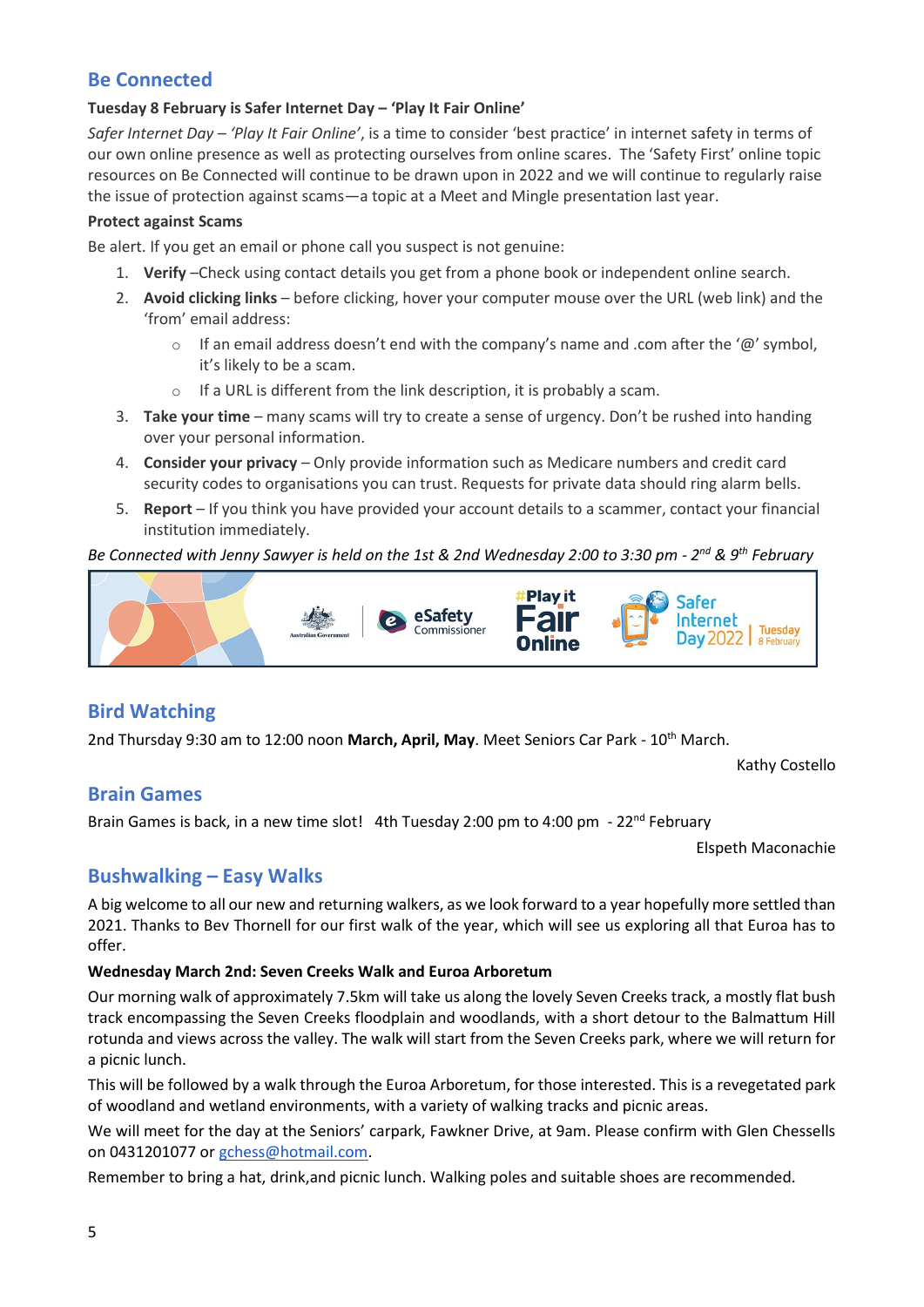Monday 7 February from 10am. Dorothy Webber

## **Community Singing**

**Chat n' Chew**

**Coin Collectors**

**Collectors**

3rd Monday 1:30 pm to 3:30 pm  $-$  21st February

A group of enthusiastic singers met for the first Community Singing of the year at the Hub on the fourth Thursday of January.

Brian Greed who plays both the organ and the piano for the group used a new songbook which he had produced himself. This new book is called Brian's Little Song Book and has a variety of songs in it including many which were on the hit parade in the 1950s.

At the end we had a few songs spontaneously suggested which completed a very enjoyable morning. Our thanks to Brian for producing this new Song Book and for accompanying the group so well. We look forward to the next Community Singing on Thursday 24<sup>th</sup> February 2022 at 10am at the Hub.

Margaret Jenkins

## **Creative Writing**

Many of us kept our writing activity up during the Christmas break. We had four prompts to choose from:

- **A breeze swirled, growing thick with the promise of rain**
- **{Evelyn} peered down the long table, searching out {Sally}**
- **From somewhere in the building came the loud clack of a typewriter**
- **By mid-afternoon, the study was already growing dark**

All the prompts were used by at least one person. The use of a typewriter did tend to take us back in time for some stories, although one handled the idea differently – what do you do when the power is out and a school assignment is due in the following day? Using a laptop makes completing the work possible, but how do you print the result. An aunt helps a student by typing the work on an old typewriter in a vacant office in her office building. The niece then decides that is what she wants for her birthday – a typewriter. Old technology can still come in useful sometimes.

Some of the stories were less light-hearted than we sometimes share, but the sadness or darkness was handled well. It has been heartening to see how we have all developed in our writing over the last year.

We are looking forward to welcoming some new members to the class in 2022. I expect that there will be new directions to explore. I have set some topics for our February class for returning members. Of course our new members are also welcome to start writing. Just choose one of the topics and write a story – any length you like.

The topics are:

### If new members are unsure of their abilities for these walks, please check with convenors Glen Chessells or Julie McNeill 0407823031.

Chat and Chew will take place at the **Royal Hotel** on the 18th February, commencing at 12.15pm If you

Collectors provides a wonderful chance to reminisce and share stories about the past while presenting treasured items to the class. Some of our group members are 'collectors extraordinaire' – other members simply enjoy delving into their cupboards, shelves and sheds to find an interesting item or two to capture the theme of the month. Bring along both a treasured item *and* the oldest item in your possession on

wish to attend please contact Lorraine on 0427 376 991 by the 15<sup>th</sup> February, 2022

Car sharing is usually available, with a small contribution to costs. Members are asked to confirm with Glen beforehand if the need transport or can provide it.

Glen Chessells, Julie McNeill

Lorraine Knox

Doug Smith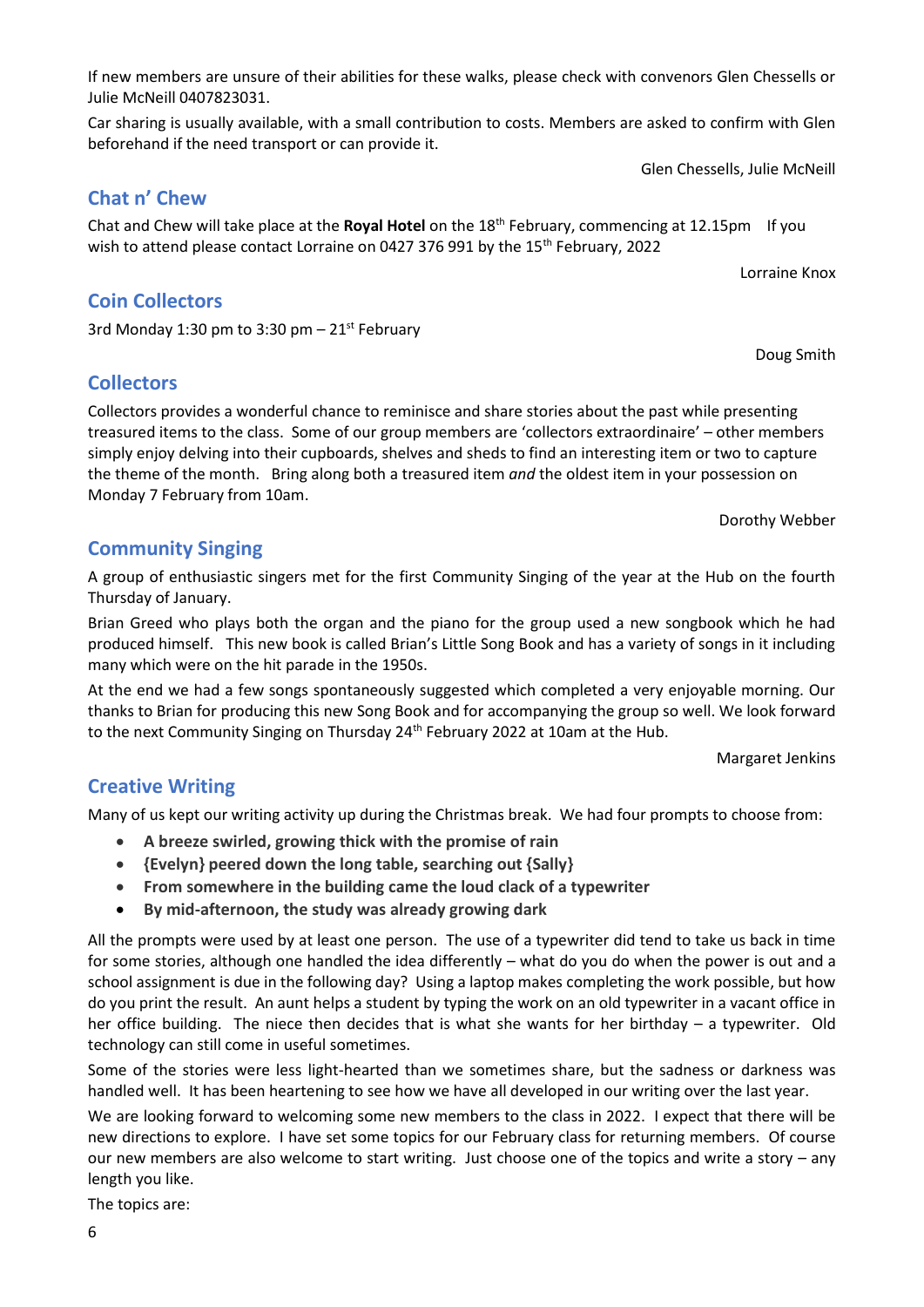space aboard a powerful Ariane 5 rocket from the European space Agencies' Spaceport in French Guiana,

South America. The telescope, three stories high and with a sunshield the size of a tennis court had to be

# **Exercises for Fun**

Mondays 9:30 am to 11:30 am Seniors Hall  $-31$ <sup>st</sup> January

Our first class for the year is on 14 February – St Valentine's Day

• **The jury retired to consider the verdict**

#### **Exploring the Universe**

#### **James Webb Telescope Reaches its Final Destination.**

After many years of delays, on December 25, 2022, NASA's James Webb Space Telescope was launched into folded up to fit in the nose cone of the rocket.

> of JWST as it floated away from our blue Planet into the blackness of space. The image was taken by a camera on the rocket. After the launch the telescope had to be unfolded in space; everything had to go to plan and to time.

> Thirty minutes after the telescope separated from the rocket the solar array was unfolded to provide power for the telescope. This was followed by the release of the 60 cm dish antenna.

The French Ariane Rocket delivered the telescope on course with such accuracy that the correction burn from one of its hydrazine fuelled thrusters for 65 minutes made up for nearly all the expected velocity shortfall needed to reach its destination. This means that there should be extra fuel for a longer mission.

Back at the Mission Operations Centre of the Space Telescope Science Institute, hundreds of commands were given for movements to deploy the huge, layered sunshield and the 18 segments of the 6.5 metre mirror. This had to be done before reaching the chilly temperatures of deep space. The next phase is to align the huge mirror segments and to power up the instruments. It will be 6 months before we share in the knowledge that the first images will bring.

Now Webb has successfully been inserted into its orbit around the stable position known as Lagrange point 2. This orbit will align the telescope 1.5 million kms from Earth as it orbits the Sun. As it follows our planet on its yearly journey Webb will face out into the depths of space observing different parts of the universe and at all times will be in contact with Earth through the radio telescopes of the Deep Space Network.

To view the official NASA JWST mission trailer: <https://www.youtube.com/watch?v=69uT90tEJdE>

Bev Morton

### **Family Research**

7

Following a three-month long break, there will be lots to share on Thursday 24 February in the 'Pains and Gains' reports which commence our sessions. Our Family Story topic for sharing after the coffee break is **'A sense of place'.** The brief – 'Write about a place which was important to a number of your forebears. Why did you choose this place? How did it feature in their story, why was it important to them? Share your reflections in 150 to 400 words (no penalties for exceeding), accompanied by a photograph/s, hopefully captured close to the time in which the place featured in one or more of your ancestors' lives'. Oral presentations fine too!

Bev Lee, Barry McDonald, Wendy Sturgess

## **Family Research – Beginners**

'Family Research – Beginners' will meet for a small group session from 1 to 4 pm on Thursday 3 February in Room 2, the small classroom opposite the U3A meeting room. For the remainder of Term 1 members will

|  | This is the last view |
|--|-----------------------|
|  |                       |

• **They walked beside the river while {Charlie} weaved in and out of the reeds.**





Helen Jeffree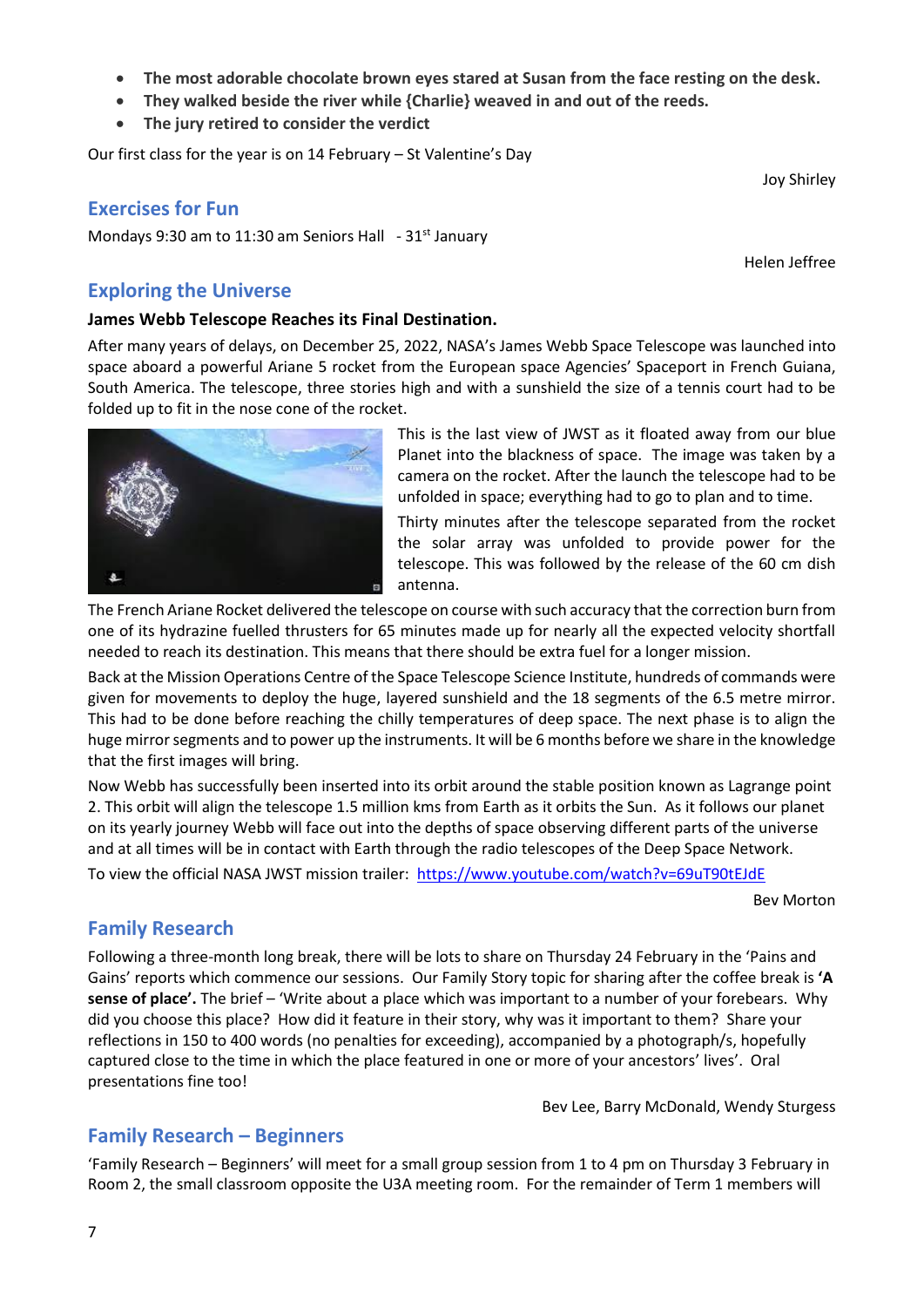have 'one to one' sessions with the goal of setting up or recommencing work on an online family tree. This will be followed in Term 2 by small group sessions on the  $1<sup>st</sup>$  and  $2<sup>nd</sup>$  Thursdays.

#### **Film Discussion Group**

2nd Wednesday 2:00 pm to 3:30 pm Benalla Library - 9<sup>th</sup> February

#### **Garden Appreciation**

Welcome to our new members!

We will be visiting two beautiful gardens on Thursday 24 February, meeting at the U3A car park at 9.30 am to carpool. We'll first visit Sophie Arendt's garden, Hagenauer Lane, Benalla. Sophie has offered to supply morning tea. Then we'll move off to Kerri Straughen's Farm Garden at 368 Benalla-Yarrawonga Road (Diane's Retreat) Benalla, to be followed by a Barbecue Luncheon, the cost a donation to Palliative Care, Benalla. Our grateful thanks to both Sophie and Kerri.

l need to know if you are attending for Catering numbers as well as being able to cater for any Dietary requirements. Please ring me on 0438 627 010, or Email me at [gwenturner243@gmail.com.](mailto:gwenturner243@gmail.com)

Our next activity will be on Thursday 24<sup>th</sup> March when we'll visit Billabong Nursery, Shepparton. Put this in your diaries - more information will be included in the next newsletter.

#### **Garden Team**

2nd and 5th Monday 2:00 pm to 4:00 pm Various venues - 14<sup>th</sup> February

#### **German – Advanced**

Tuesdays 12:15 pm to 1:30 pm  $-1$ <sup>st</sup>, 8<sup>th</sup>, 15<sup>th</sup> and 22<sup>nd</sup> February

#### **German - Beginners**

Wednesdays 12:15 am to 1:30 pm (Feb/March) -  $2<sup>nd</sup>$ ,  $9<sup>th</sup>$ , 16<sup>th</sup> and 23<sup>rd</sup> February

#### **Investment**

1st Monday 1:30 pm to 3:30 pm - 7<sup>th</sup> February

#### **Let's Talk Books**

At our last meeting in December a small group enjoyed a chat about books read in the previous month. I am sure many books have been read over the Christmas break as it has been too hot and humid to do much else, and I daresay some have been good, bad or indifferent, but I look forward to hearing about them when we meet at 2 pm on Monday 7<sup>th</sup> February in the Seniors rooms, and also to welcoming some new faces to our group to share a chat about books and afternoon tea.

Geraldine McCorkell

## **Lifeball**

The best laid plans…. our scheduled, and much anticipated-return to play on January 17th was delayed as Omicron took hold of the virus numbers. We now have a revised start date of Monday 14th February, which will hopefully give players time to organise booster shots.

New and continuing players are asked to contact Marlene Pitts on 0407240943 or Julie McNeill on 0407823031 if there is any uncertainty-we have had a few hiccups this past fortnight but are now back on track-thank you, everyone!

Lifeball is a walking pace ballgame, suited to any level of skill, played weekly at the Benalla Indoor Recreation Centre at 10am each Monday. It is great fun, and great exercise.

#### Bev Lee

Joy Shirley

Elspeth Maconachie

Gwen Turner

i

Pauline Bailey

Margaret Jenkins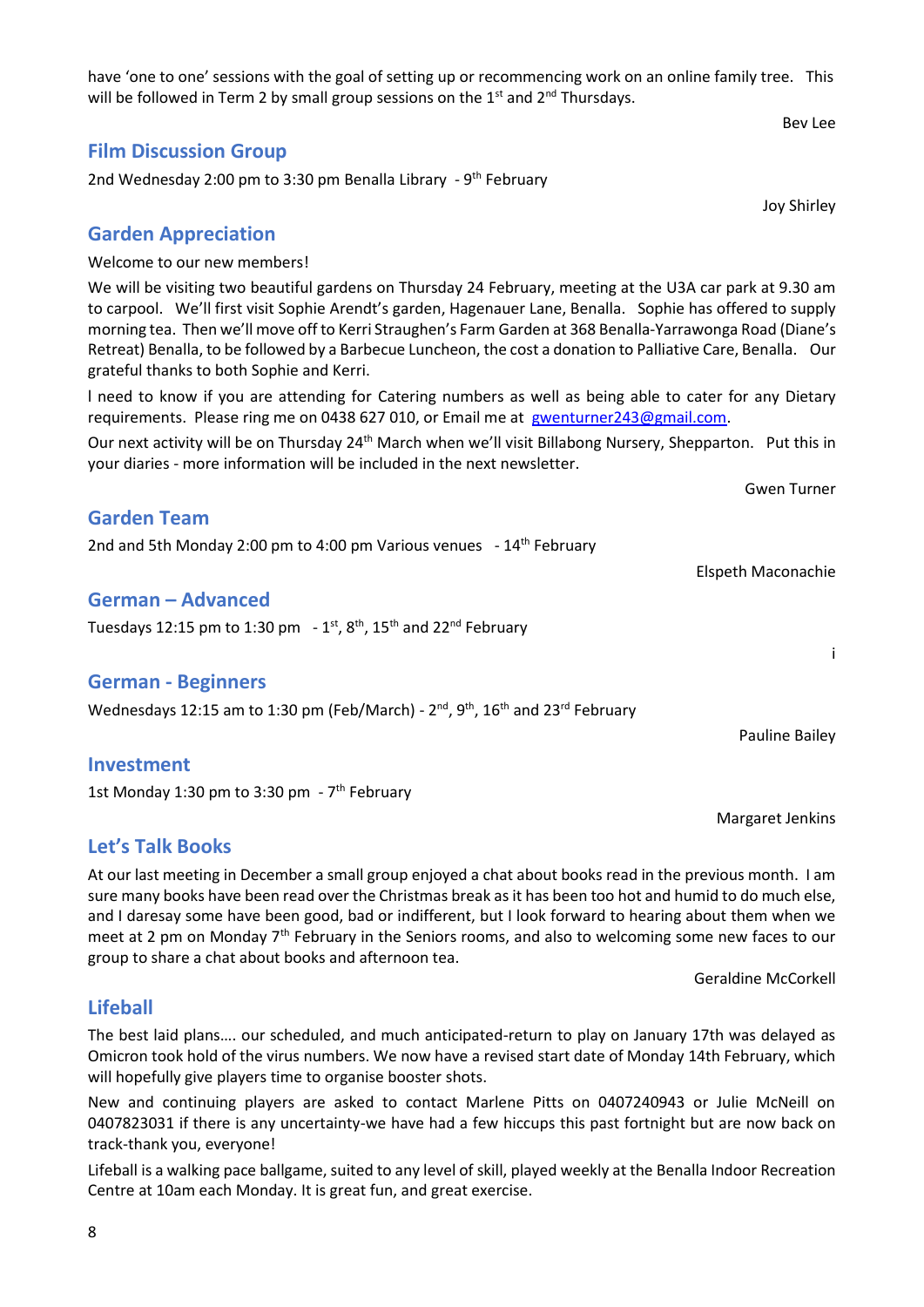Players both new and returning are reminded to complete enrolment before beginning--forms can be left at Redb4 bookshop.

Julie McNeill

#### **Meditation**

1st & 3rd Monday 12:00 noon to 1:00 pm U3A Room 2  $-7$ <sup>th</sup> & 21<sup>st</sup> February

Caroline Sims

#### **Meet and Mingle**

John Barry, author of the recently published book "Whatever the Glory" will be the guest speaker at the first Meet and Mingle for 2022 which will be held on Wednesday 16<sup>th</sup> February at 10am in the U3A Room at the Senior's Centre.

John will tell us some of the stories behind the publication of the book and share with us some insights into how he collected the stories of the lives and deaths of around 200 men and one woman from Benalla and District who served in the Great War and did not return home.

Previously John has contributed a magnificent series of articles to the Ensign on World War 1. John also taught the well-received semester-length course ['Over There'](https://u3abenalla.weebly.com/over-there) several times at U3A Benalla during the anniversary period of the centenary of World War I in 2017 and 2018.



This is an opportunity to ask John questions that you may have and to hear from the author himself. All U3A members are welcome.

Margaret Jenkins

Bill Squire

Meg Dillon

Dorothy Webber

### **Music Appreciation**

2nd & 4th Friday 10:00 am to 12:00 noon -  $11<sup>th</sup>$  & 25<sup>th</sup> February

### **Page Turners**

Page Turners eclectic list of good reading for 2022 travels through South Africa, England, Russia, the United States, Afghanistan, Libya and of course samples Australia too! Page Turners returned in January, meeting at the Dillon's home to discuss 'The Midnight Library', by Matt Haig. February brings 'The Lincoln Highway' by Amor Towles – 'Freed from prison, Emmett Watson discovers two friends from prison have stowed away and have different plans for him'.

1st Tuesday 10:00 am to 12:00 noon Meg Dillon's home - 1<sup>st</sup> February

#### **Patchwork**

1st & 3rd Thursday 1:00 pm to 4:00 pm 5th Thursday all day - 3<sup>rd</sup> & 17 February

### **Play Reading**

"The Putting Down of Ned Kelly" by Len Kenna, a memorable play we first read in August 2017, is our play reading for Wednesday 2 February, starting at 9.30 am. The first public performance of this play was in Benalla during the Felix Festival in April 1995.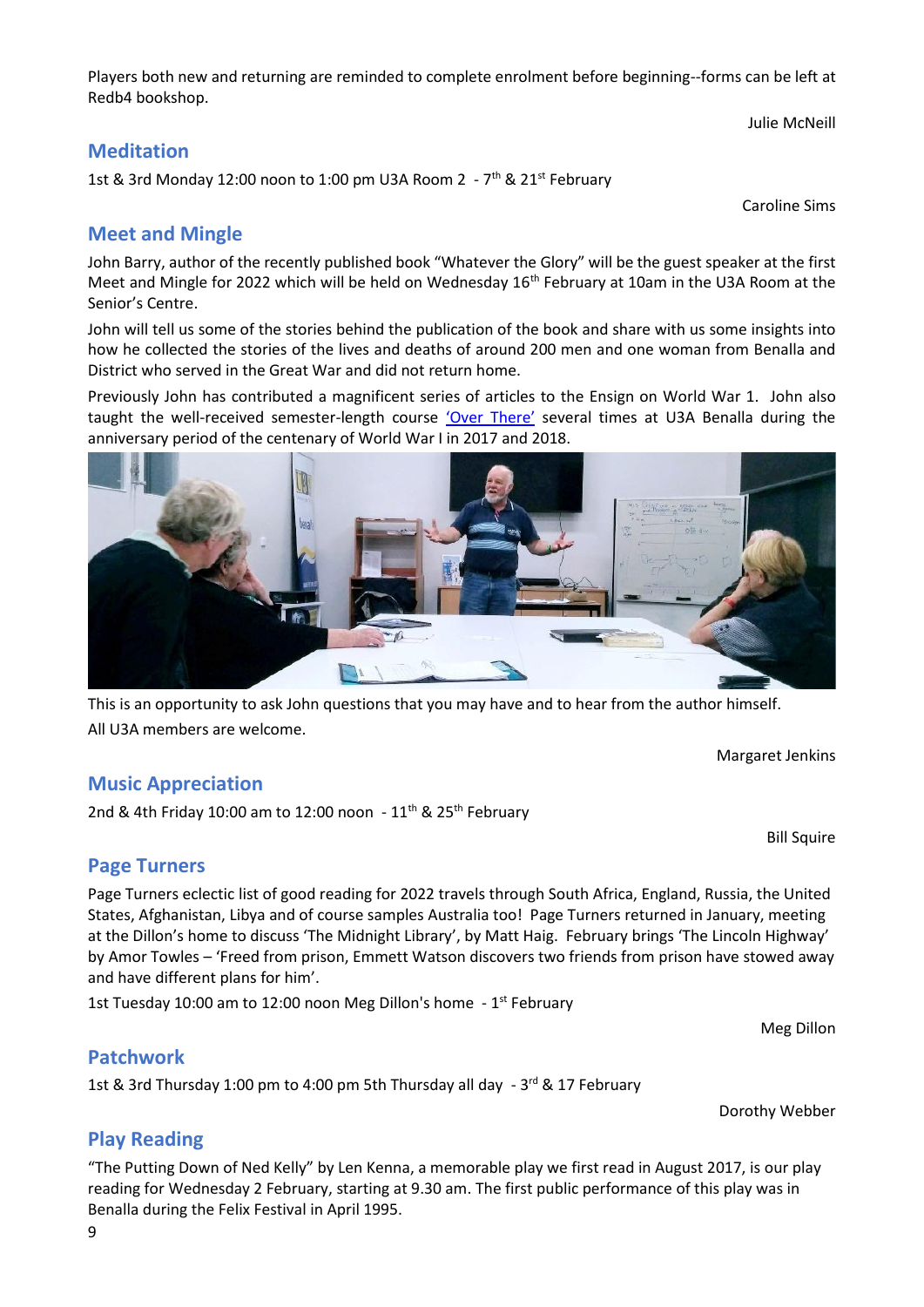"It is the story of part of Ned's life, his trial and his execution. It is also the story of pure political power and about men who were prepared to go to any lengths to protect their positions and to deflect attention from their own activities. It is also a story about today and tomorrow, for as long as men strive to rule and put their own interests ahead of the community: dishonesty, injustice and exploitation will become the order of the day. It is also the story of a mother who is serving a three-year prison sentence with hard labour in the same prison as her son, Ned, who is awaiting execution. However, she cannot go to him, help him or comfort him in any way." *(Playreading report, U3A Benalla Newsletter, August 2017)*

## **Politics and Current Affairs**

2nd & 4th Tuesday 10:00 am to 12:00 noon - 8<sup>th</sup> & 22<sup>nd</sup> February

## **Recorder Group**

2nd & 4th Wednesday 10:00 am to 12:00 noon - 9<sup>th</sup> & 23<sup>rd</sup> February

## **Russian Literature**

'A Glimpse at Russian Literature' from Tsarist Russia begins on Tuesday  $8<sup>th</sup>$  of February with 'A Hero of our Time' by Mikhail Lermantov (1840). Life and Love affairs of the Russian elite in pre-revolutionary Russia. Interestingly comparable with Anna Karenina - Tolstoy. We will be meeting in the small U3A classroom from 10 am to 12 noon.

## **Saturday Cards – 500**

Once again Saturday Cards – 500 will be held the  $2^{nd}$  and  $4^{th}$  Saturday of the month. It is a fun way to spend an afternoon – there is lots of laughter, lollies and, of course, several hands of '500'. You don't have to be an experienced player, some of us have learnt as we have played or have been a bit 'rusty' as we have not played for years. Everyone is most welcome.

**Singing for Fun**

1st & 3rd Thursday 10:00 am to 12:00 noon Cooinda Hub - 3<sup>rd</sup> & 17<sup>th</sup> February

## **Stock and Land**

The speaker for our next meeting on Tuesday 1 February from 10 to 12 midday will be Wallace Binnie, who has been breeding Poll Dorsets at Bungeet (near Thoona) for more than half a century. Wallace, wife Sue and one of their three daughters, run the Coledale stud, annually joining about 450 ewes and selling from 150 to 160 rams a year. Look forward to catching up!

**Sustainability**

1st & 3rd Friday 9:30 am to 11:30 am - 4<sup>th</sup> & 18<sup>th</sup> February

## **Tech Savvy Beginners – Apple**

3rd Wednesday 2:00 pm to 3:30 pm  $-16^{th}$  February

### **Tech Savvy Beginners – Android**

1st & 2nd & 3rd Thursday 10:00 am to 12:00 noon -  $3^{rd}$ , 10<sup>th</sup> and  $17^{th}$  February

## **Tech Talks**

2nd Tuesday 2:00 pm to 4:00 pm - 8<sup>th</sup> February

Heather Wallace

Margaret Jenkins

David Palmer

John Lane, Frank Dunin

Jenny Sawyer

Robyn Lukey

Terry Case

Janet Douglas

Meg Dillon

Jenny McKenna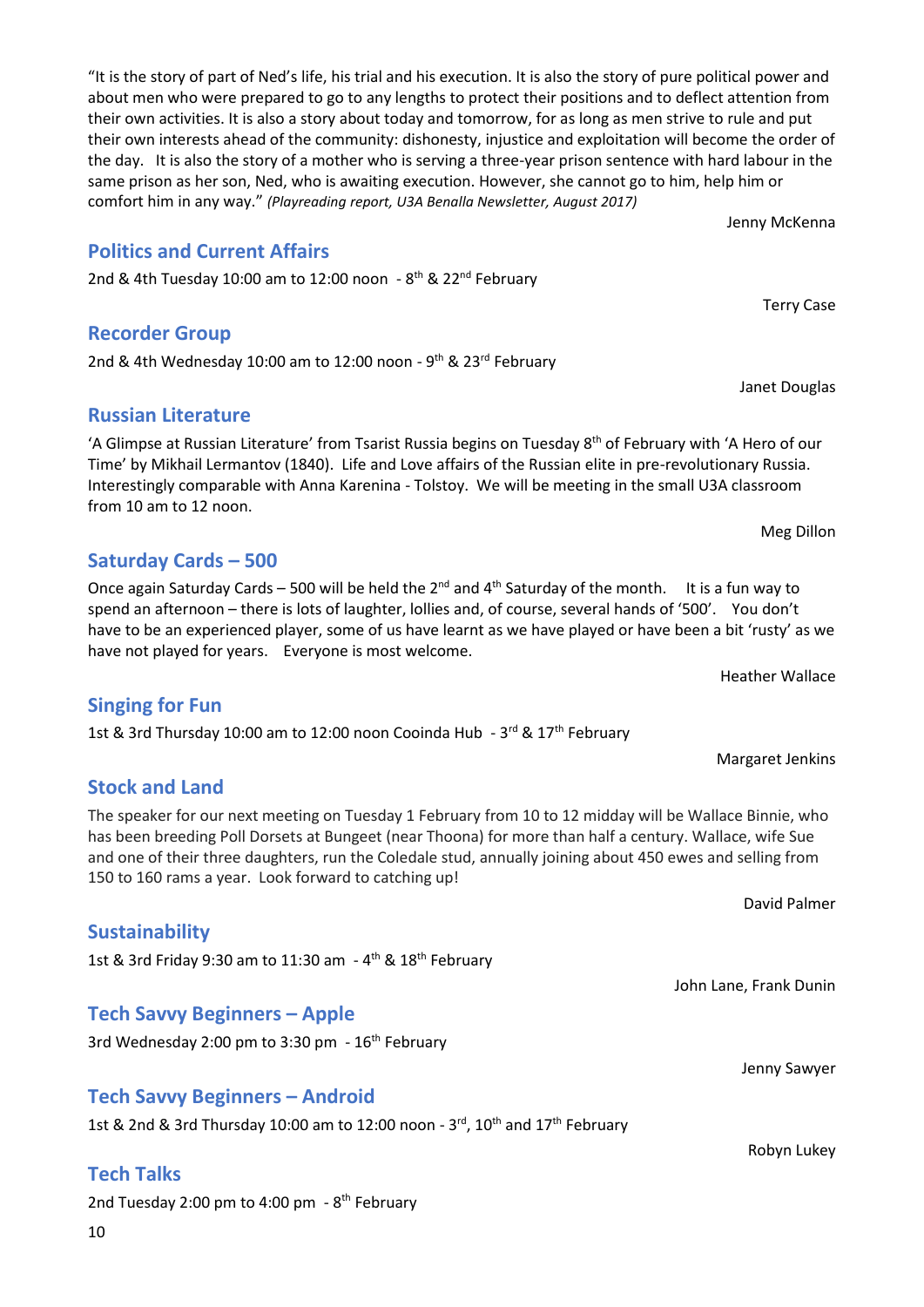#### **The News – Fact or Fiction**

3rd Tuesday 10:00 am to 12:00 noon - 15<sup>th</sup> February

Brian Harker

#### **Wine Appreciation**

Welcome back and welcome to our new members. Our first wine tasting for the year will be held on Wednesday 23rd February at Delatite Winery, 390 Pollards Rd Mansfield.

I have booked the option that is a hosted wine tasting of around 5-7 wines at \$10.00 per head and the Courtyard menu which includes Antipasto platter, a selection of Flatbreads and a Salad at \$45.00. There is an undercover area should the weather be inclement.

It is necessary to pre-pay for our food component ( $545$ ) by  $18<sup>th</sup>$  February. This can be left in an envelope marked U3a Wine Appreciation group and your name please at Read B4 Bookshop next to Hides Bakery.

A 25% discount applies to wine purchases for any guests who are active Summit Club members or anyone wishing to join.

Meet at the tennis court car park in Barkly Street behind Aldi at 10.00 am. Please contact Nicole by Friday 18<sup>th</sup> February to let me know if you will be attending.

I can be contacted on 0428 696 408 or email nicnakmac90@gmail.com.



Nicole McFarlane

# **Website News**

The [U3A Benalla and District website](https://u3abenalla.weebly.com/) continues to be well used, with over 300 'unique visitors' each month. It is a wonderful way to

- Remind ourselves about dates and times just go to the home page and scroll down the calendar
- Search for people, activities, events– just use the search box at the top of the page
- Reminisce about activities we've participated in with our group/s (Hint: when you get to the bottom of the group's page, just click on 'previous' to go to earlier entries.)
- Find previous newsletters -just check out the side menu on the About[/Newsletter](https://u3abenalla.weebly.com/newsletter) page
- Access the U3A Benalla and District Facebook account just go to the top menu and click on FB



We are delighted that Jañice Ellis (pictured) has volunteered to work on the website. Jañice is currently learning to add newsletter reports to group web pages. Thank you, Jañice!

I'd also like to thank *Be Connected*/*Tech Savvy Beginners - Apple* convenor Jenny Sawyer and *Tech Savvy Beginners - Android* convenor Robyn Lukey for incorporating 'learning to use U3A Benalla's website' in their classes.

Last but by no means least, thanks go to the convenors and news correspondents whose newsletter reports are posted on the website each month. What a wonderful resource you provide.

The **[U3A Benalla and District](https://www.facebook.com/u3abenalla/)** page on Facebook has gradually grown to have 200 followers. It's a very gentle site, with a small audience and to date, no trolling. Roving photographers and Facebook contributors Bev Thornell and Andi Stevenson's regular posts are always engaging and provide a wonderful resource for the website. Thank you, Bev and Andi.

On a final note, our 'Facebook Post of the Year 2021', posted in August by Andi Stevenson, features Betty Milligan's poem, 'Here We Go Again'. It received 14 likes, 4 comments and 15 shares!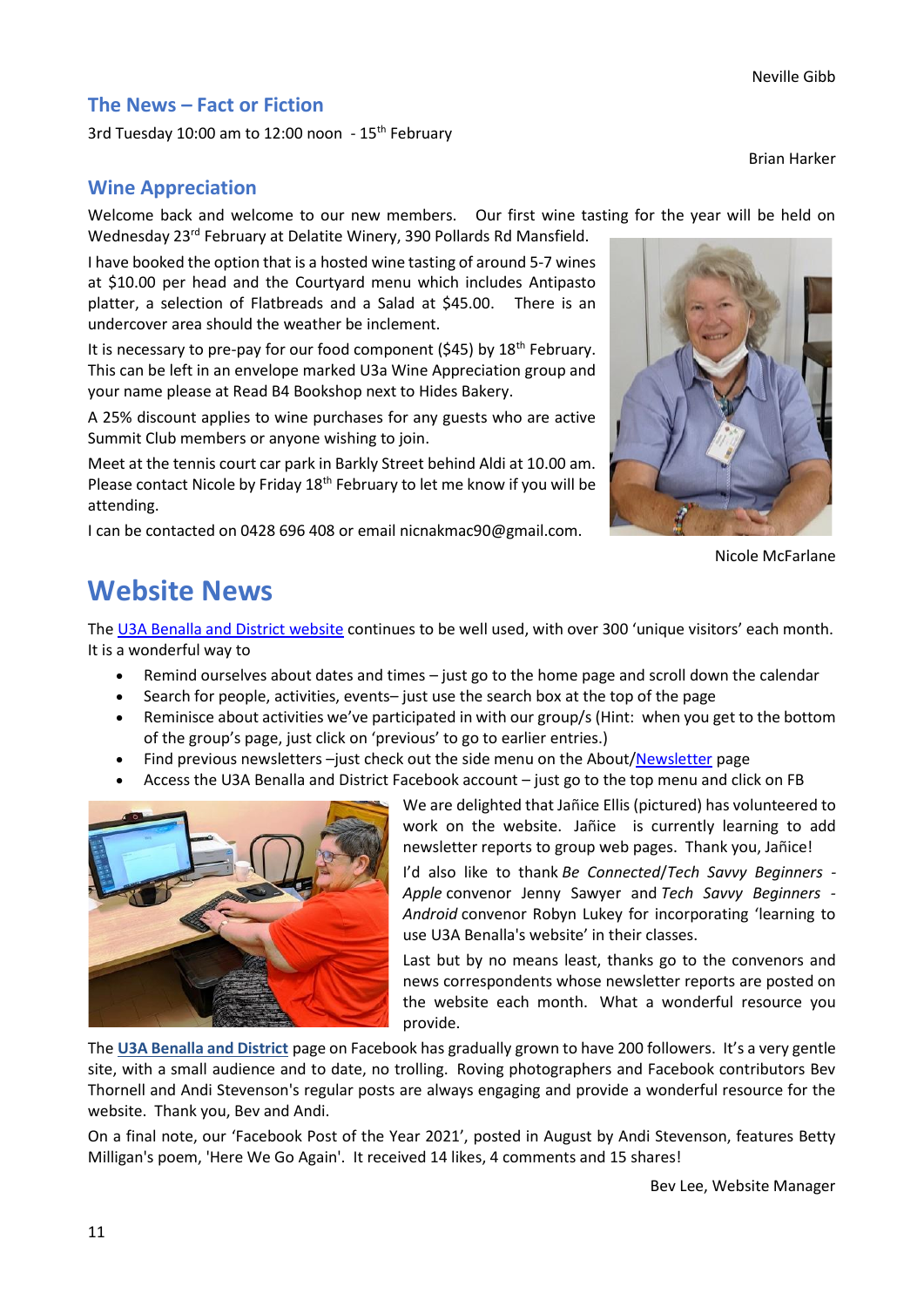# **Vale**

# *VALE KYOHEI FUJIIE 1953 - 2021*

Kyohei Fujiie joined Benalla U3A in January 2018, having lived some years in the district. He would say, "Just call me Fuji," and used that name on his U3A nametag.

He and Tomoko joined the U3A Recorder Group. They played various instruments, and were already involved with community performances, to which they invited the Recorder Players. Fuji had a good sense of rhythm and was very insistent on keeping time in the pieces played. He added to the U3A group's repertoire by adapting some musical pieces for the recorder.

Fuji and Tomoko joined the U3A Easy Walks bushwalking group, delighting in the outings and the beauty of the countryside. Fuji organised walks with very precise planning, measuring distances, drawing maps, and highlighting points of interest. He also shared with the group information and photos of walks he and Tomoko had done in State and National Parks. An enthusiastic and talented photographer, some of Fuji's photos have featured on the U3A website.

As Margaret Walshe said, "Fuji, thank you for sharing your love of the Australian bush with fellow U3A walkers."

The U3A Easy Walks bushwalking group will schedule a repeat of the Mt Pilot walk Fuji had choreographed so well in April 2021.



Andrea Stevenson